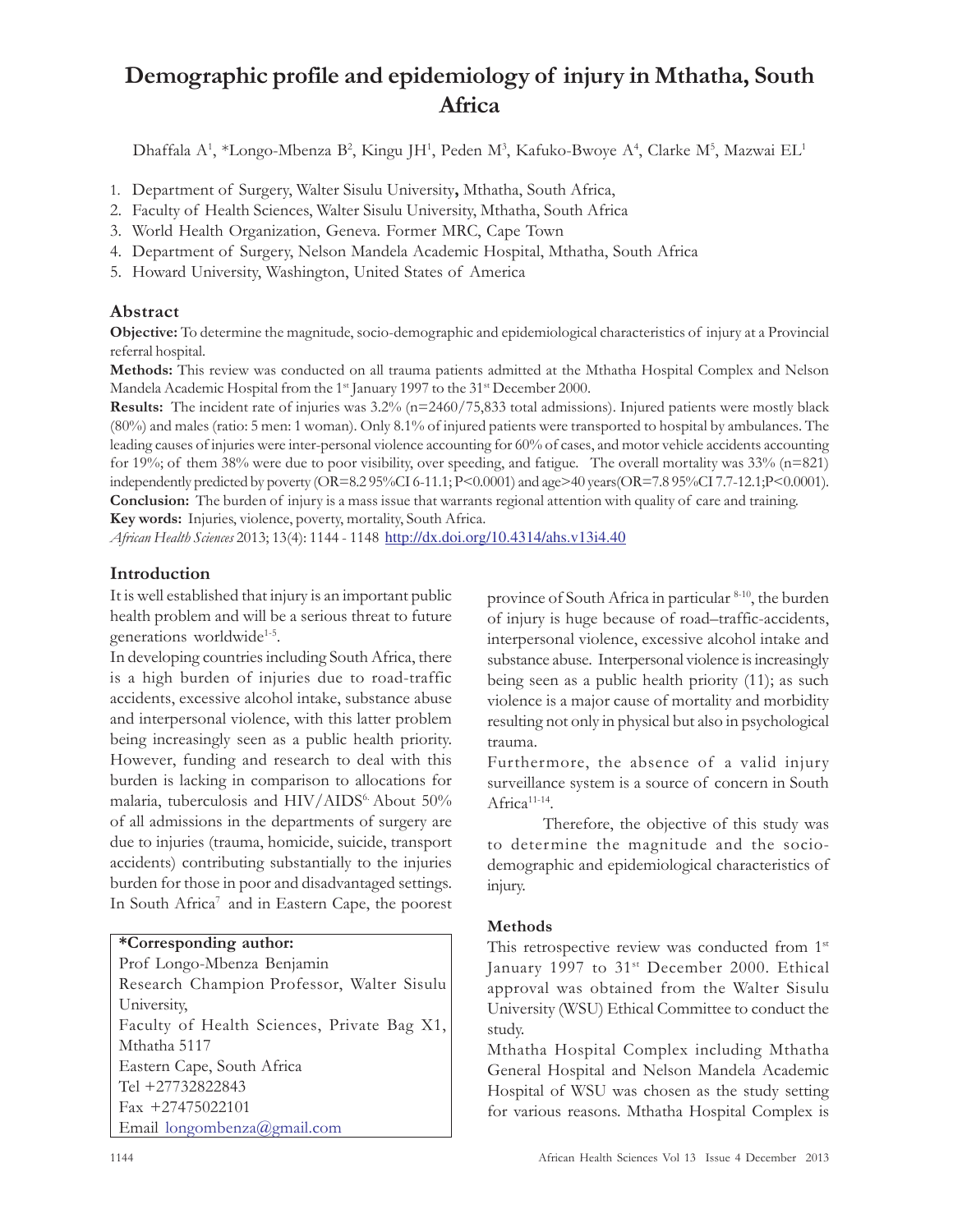the main referral health facility for the eastern part of Eastern Cape. It caters for Level 2 and 3 services to this part of the province with 6 million people. It serves as a teaching hospital for WSU. It is also situated in Mthatha municipality approximately 150 meters off the National Road (N2 Highway) that links the cities of East London and Durban.

All consecutive referent cases admitted to the Accident and Emergency Units of Mthatha Hospital Complex were eligible and served as the origin population denominator to calculate the incidence of fresh injuries during the study period. The modes of admissions for all cases were as follows: self-referral, direct referrals from the peripheral hospitals, clinics, security departments and family practitioners from this part of the Eastern Cape Province.

On admission of injured patients, a structured and standardized questionnaire was completed by the admitting Medical Practitioner. The questionnaire obtained information on sociodemographic data (age, gender, ethnicity, marital status, socioeconomic status or SES), and epidemiological data (means of transportation to hospital, causes, areas and type of trauma , distance from the hospital to scene of injury, clinical evidence of alcohol use, diagnosis), and outcomes(mortality, disability and recovery).

The management during hospital stay included complete physical examination by medical practitioners, routine clinical and laboratory investigations, and follow-up till discharge of patients.

The interval time from injury to treatment, surgical resource utilization(operation teams, materials), length of hospital stay, lost productivity and follow-up were recorded with the diagnosis obtained from physical examination combined with investigations (X-ray, CT Scan) respectively. Statistical analysis

Statistical Package for Social Sciences (SPSS) version 20.0 for Windows (SPSS Inc., Chicago, IL, USA). Mean, standard deviation and 95% confidence intervals(CI) of age, univariate relative risk(RR) and multivariate odds ratio(OR) and their  $95\%$  CIs were assessed for association between determinants and mortality by chi-square test and logistics regression model, respectively.

## **Definitions**

Ethnicity was defined according to historical races; Black, Asian, Coloured (mixed race), and Caucasian

(White). Children, adolescents and young adults were aged <40 years versus old individuals aged >40 years. Marital Status comprised married and single persons. Lost productivity in the employed was defined by a substitute (proxy) variable which was the time when the patient did not work for >7 weeks (Tertile 2 and Tertile 3 of the variable in the study).

Low SES (Poverty) was defined by without income vs. high SES with income.

Golden Hour – Early management, intermediate Hour management, and delayed Hour management defined by  $\leq 1$  Hour, 1- 6 Hours, and  $\geq 6$  Hours respectively.

Longer length of hospital stay was defined by additional >5 days (Median).

## Results

## Incidence of Injury

Out of a total of 75833 patients admitted to the Accident and Emergency Units (eligible population), 3.2% (n=2460) or 32 per 1000 persons defined the incidence rate of injuries between 1997 and 2000.

## Characteristics of injured patients

The majority of the injured patients (8 out of 10 patients) were males (sex ratio: almost 5 males: 1 female), mean age of 44.4+25.7 years 95%CI 43.4- 45.4 years, children  $(28\%)$  and young adults  $(50\%)$ , single (78.9%), poor (85%) and black (96%). Out of 100 patients from other non-black ethnic groups, 50% (n=50), 48% (n=48) and 2% (n=2) were Asian, Coloured and White, respectively.

Only  $8.1\%$  (n=200) of the injured patients were transported to hospital by Metro ambulances, while the majority (92.9%  $n=2260$ ) were transported by private cars (48.8% n=1200), public transportation  $(24.4\% \text{ n} = 600)$ , and self-walk  $(18.7\% \text{ n} = 460)$ .

Only 10 % (n=250) of injured patients had Golden Hour – Early management, while 46% (n=1132) and 44% (n=1075) received intermediate Hour, and delayed Hour management, respectively.

## Causes of injury

Amongst the major causes contributing to injury were interpersonal violence (the leading cause in terms of 2 to 3 injured), motor vehicle accidents (out of those 468 accidents, 38% [n=178] were due to poor visibility, over-speeding or fatigue, and 62% [n=290] were due to alcohol consumption). Area of incident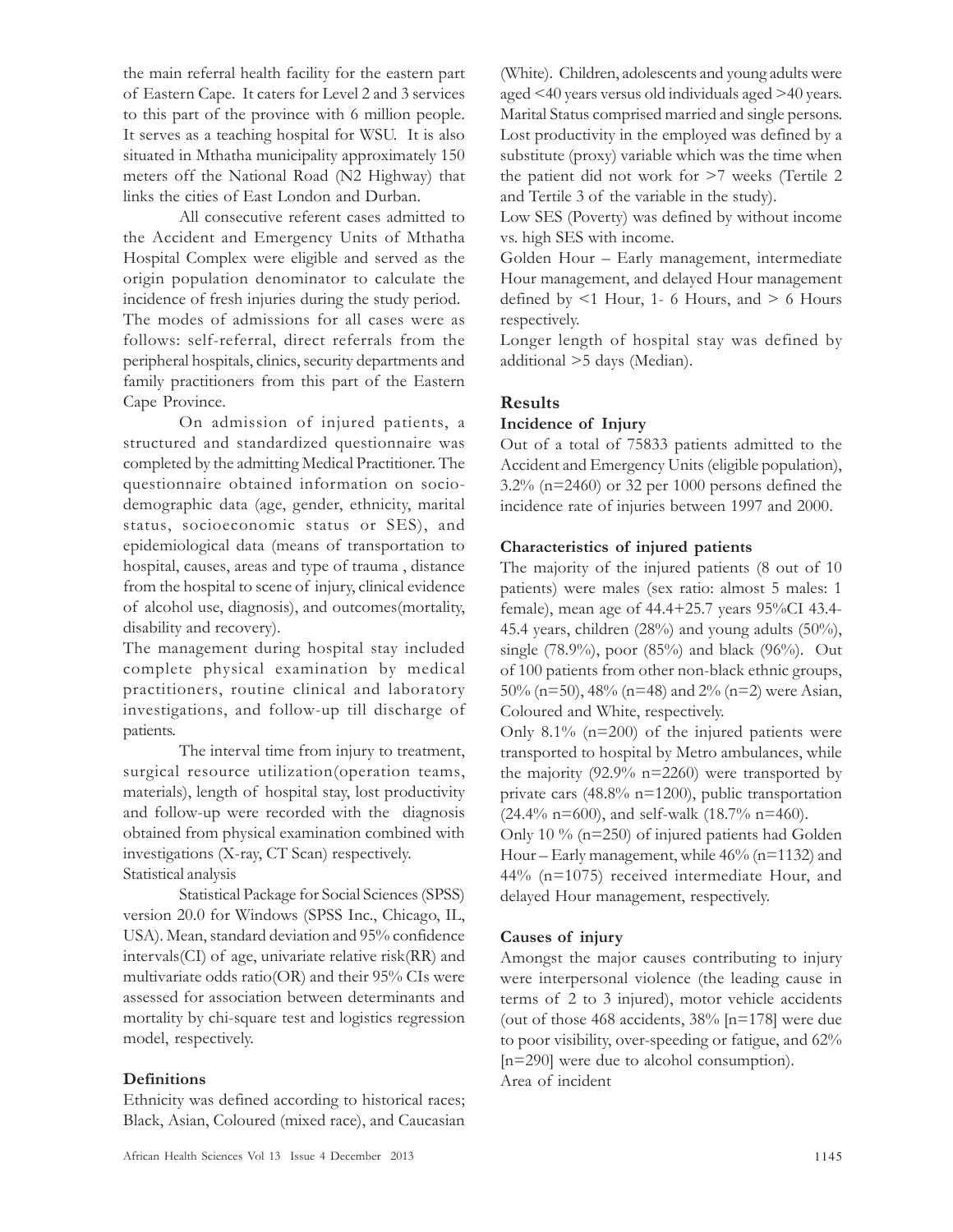The largest proportion of injuries occurred in the open fields (44.3%), followed by drivers involved in motor vehicle accidents (22.4%), pedestrians on the road (17%), and accidents in workplaces (16.3%). The leading areas of incidents were interpersonal violence in the veld (patients who were injured in outlying rural areas outside the urban/ peri-urban areas) and were transported into the hospital followed by Road Traffic Accidents (RTA) which contributed for 44.3% and 39.4% respectively.

## Diagnosis/type of injury

The most frequent diagnosis was head injury (32% n=783), followed by orthopedic injury (21%  $n=512$ ), and abdominal injury (19%  $n=459$ ). A small proportion was due to thoracic injury (14% n=356), and poly-trauma (8% n=200).

#### **Outcomes**

Amongst the injured patients, 29.1% (n=715) were operated on and 33% (n=821) died. Out of the 821 deaths, 54.8% (n=450) deaths occurred before management (death on arrival). Out of all injured patients, 31.3% (n=770) had a longer length >5 days of hospital stay. For the 369 employed and injured, 83.2% (n=307) were characterized by a longer time of absenteeism suggesting loss of productivity. For the 369 employed and injured,  $83.2\%$  (n=307) were characterized by a longer time of absenteeism. Out of 1639 survivors, 57.7% (n=945) had disability. There was a significant univariate association between male sex(RR=1.8 95%CI 1.5-2.3; P<0.0001), low SES(RR=2.4 95% CI 1.9-3.6; P<0.0001), traffic crash(RR=1.3 95% CI 1.1 -1.4; P<0.0001), open field(RR=1.7 95%CI 1.4-2.1;P<0.0001), age>=40 years(RR=3.7 95%CI 3.1-4.3;P<0.0001), rest of body vs. head(RR=1.3 95%CI 1.1-1.5;P<0.0001) and mortality. After adjusting for confounding factors using logistics regression, only low SES (OR=8.2 95%CI 6-11.1;P<0.0001) and age>=40 years(OR=7.8 95%CI 7.7-12.1;P<0.0001) were the most independent predictors of mortality.

#### Discussion

The present study aimed at collecting and analyzing injury-related documentation in the Eastern Cape Province of South Africa.

#### Incidence of injuries

It was important to know the incidence of injury because of its high socio-economic consequences, short-term as well as long term. The burden of injury in the most impoverished province of South Africa was invisible before the present study. The incidence rate of injury was estimated at 32 for 1000 persons, a finding higher than 5.2 – 21.7 per 1000 persons admitted to casualty units in six developed European Countries<sup>15</sup>, but similar to those from developing countries<sup>16</sup>. This large difference between countries reflects different levels of knowledge and control of injury clearly pointing to the poor injury surveillance, coupled with high rates of injury in developing countries<sup>17</sup>.

#### Characteristics of injury

Socio-demographic variables such as male gender, age <40 years, single status, poverty, and black were identified with the highest absolute risk of injury in this region. These findings suggest the presence of inequalities in wealth and health within the province despite the efforts of the South African Government to reduce this after apartheid was eliminated in  $1994^{18}$ ).

The present socio-demographic distribution of injury is in agreement with those reported worldwide<sup>19-22</sup>. Males were more vulnerable than females<sup>19-22</sup>. Younger, black, single, and unemployed were the most affected. The findings reflected the underlying demographic and economic patterns in sub-Saharan Africa, with a relatively younger population compared to developed countries.

#### Area, causes and mechanisms of injury

Road Traffic Accidents, interpersonal violence (Assault) in open fields, and motor vehicle accidents, were mostly observed. The exceptional high burden from injuries associated with violence and road traffic accidents is characteristic of other settings of South Africa<sup>7</sup> and East Africa<sup>20</sup>.

The prominent role of homicide is well established in interpersonal violence-related injuries in all South Africa because of the apartheid legacy, disintegration of the social fabric, poverty, and gender inequalities<sup>7</sup>.

Open fields were the facilitating factor for interpersonal violence including the use of firearms, while alcohol/substance use, speeding of cars and fatigue were the leading facilitating factors of Road Traffic Accidents<sup>7-11, 23</sup>.

The burden of morbidity and mortality in limited income countries is increasing due to clustering of rapid urbanization, industrialization, motorization, poor roads, low visibility, inadequate traffic infrastructure and speeding behavior of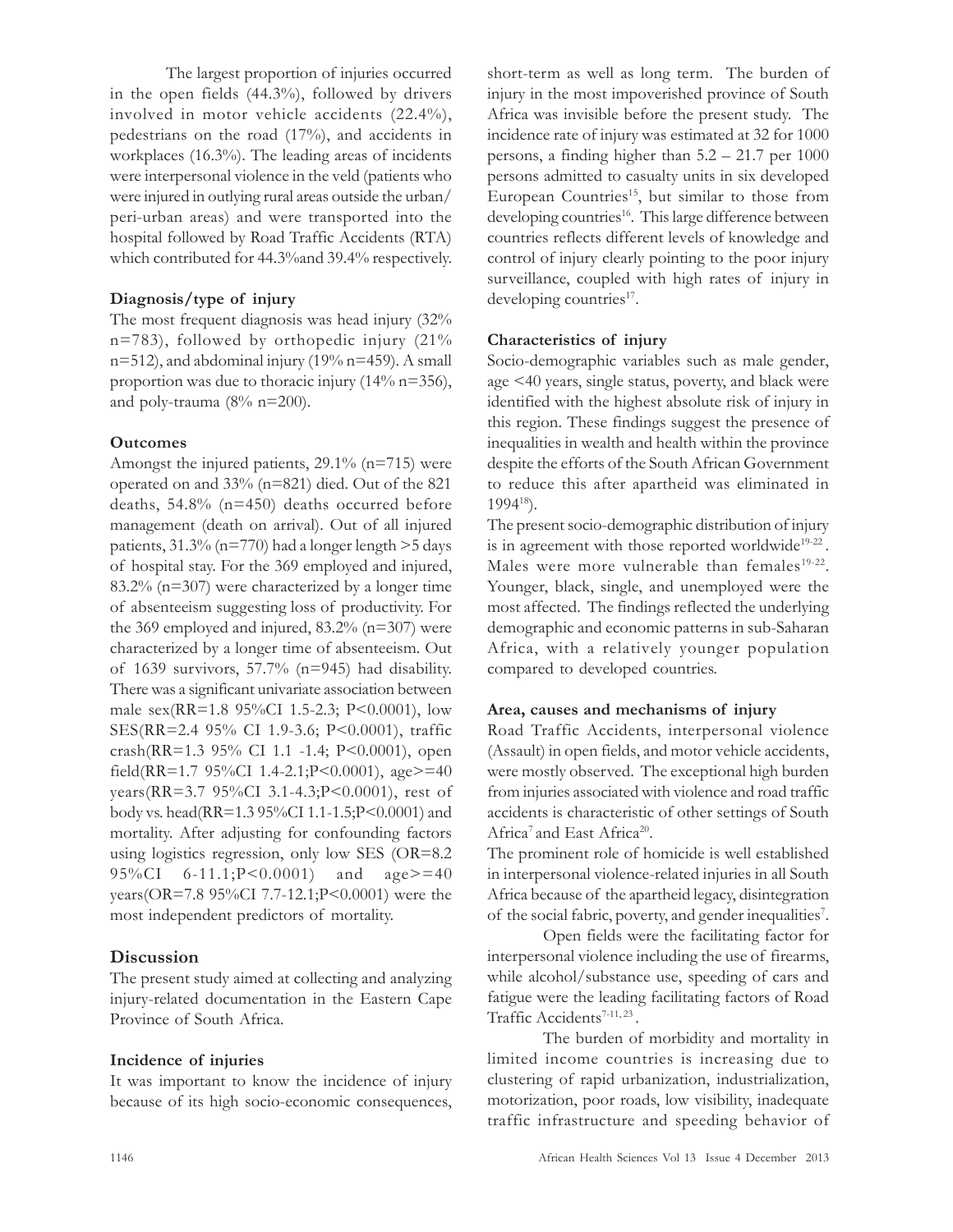drivers<sup>24</sup>. Both drivers and pedestrians were equally affected. However, in other developing countries settings, pedestrians and passengers are the common victims of road traffic accidents<sup>24</sup>.

The present findings contrast with reduced injuries and motor vehicle accident deaths in technologically advanced countries<sup>25</sup>.

## Diagnosis of injury

Analysis of the proportions of injury to different anatomical sites of the body showed that head Injury was the most frequently seen accounting for almost double of the mean combination of the rest of injured anatomical areas of the body. Head injury, abdominal injury and chest injury were defined by severe penetrating wounds prone to infections. Those severe injuries were due to gunshots from robbers, communal skirmishes and cultists with a desire to kill, while extremity injuries are from police with a desire to immobilize those armed gangs<sup>26</sup>.

## **Outcomes**

The outcomes of this study were defined by surgical resource utilization including operation, longer hospitalization and deaths estimated at 29.1%, 31.3% and 33%, respectively. This suggests that the injuries were major in severity and influenced by the prehospital phases (Pre-event, event and post-event phase) (Intra-hospital and post-hospital periods) $27$ . The present injury related mortality is similar to 31.8% rate reported in hospitals from developing countries including South Africa, but higher than 23.78% rate observed in hospitals from developed countries<sup>7</sup>. This high rate of deaths from injuries may be explained by the huge extent of poverty, age>40 years, male predominance, traffic road, violence,lack of skills in first aid to modes of transportation to hospital, care quality and access as reported in the Eastern region of Africa.

## Economic impact

Injury was responsible for uncalculated cost to the government because of long hospital stays, an important proportion of occupational injuries, and lost productivity due to longer time of absenteeism in employed patients.

# Conclusion

Injury incidence and death rates among injured are high in the Eastern Cape Province of South Africa. Action is urgently needed at pre-event, event, and post-event stages in terms of prevention, improved management, rehabilitation, training of health professionals, and research capacity building.

# Acknowledgements

We would like to thank the Medical Research Council (MRC), Cape Town, South Africa, for funding this study, Walter Sisulu University, Mthatha, South Africa, for facilitating this study and Professor Thereza Chisanga, Head of English Department, Walter Sisulu University for editing the manuscript.

# References

- 1. Sommers MS. Injury as a global phenomenon of concern in nursing science. J Nurs Scholarship 2006; 38:314-320.
- 2. Kahn JM, Branas CC, Schwab CW, Asch DA. Regionalization of medical critical care: What can we learn from the trauma experience? Crit Care Med 2008; 36: 3085-8.
- 3. Hofman K, Primack A, Keusch G, Hrynkow S. Addressing the growing burden of trauma and injury in low and middle-income countries. Am J Public Health 2005; 95: 13-77.
- 4. Mock CN, Quansah RE, Krishnan R, Arreda-Risa C, Rivara FP. Strengthening the prevention and care of injuries worldwide. Lancet 2004; 363: 2172-2179
- 5. Schopper D, Lormand JD, Waxweils R (Eds). Developing policies to prevent injuries and violence guidelines and planers. WHO, Geneva, 2006.
- 6. Lett RR, Kobusingye OC. Injury Prevention Initiative for Africa: Injury Prevention Initiative for Africa achievements and challenges. Afr Health Sci 2002; 2:41-42
- 7. Norman R, Matzopoulos R, Groenewald P, Bradshaw D. The high burden of injuries in South Africa. Bull World Health Organ 2007; 85:695-702
- 8. Meel BL. Homicide trends in the Mthatha area between 1993 - 2005. SAMJ 2008; 98:477-480.
- 9. Meel BL. Trends in fatal motor vehicle accidents in Transkei Region of South Africa. Med Sci Law 2007; 47:64-68.
- 10. Meel BL. Firearm fatalities in the Transkei region of South Africa, 1993 – 2004. SAMJ 2005; 95:963 - 967.
- 11. Bradshow D, Dorrington DE, Sita F. The level of Mortality in South Africa in 1985. What does